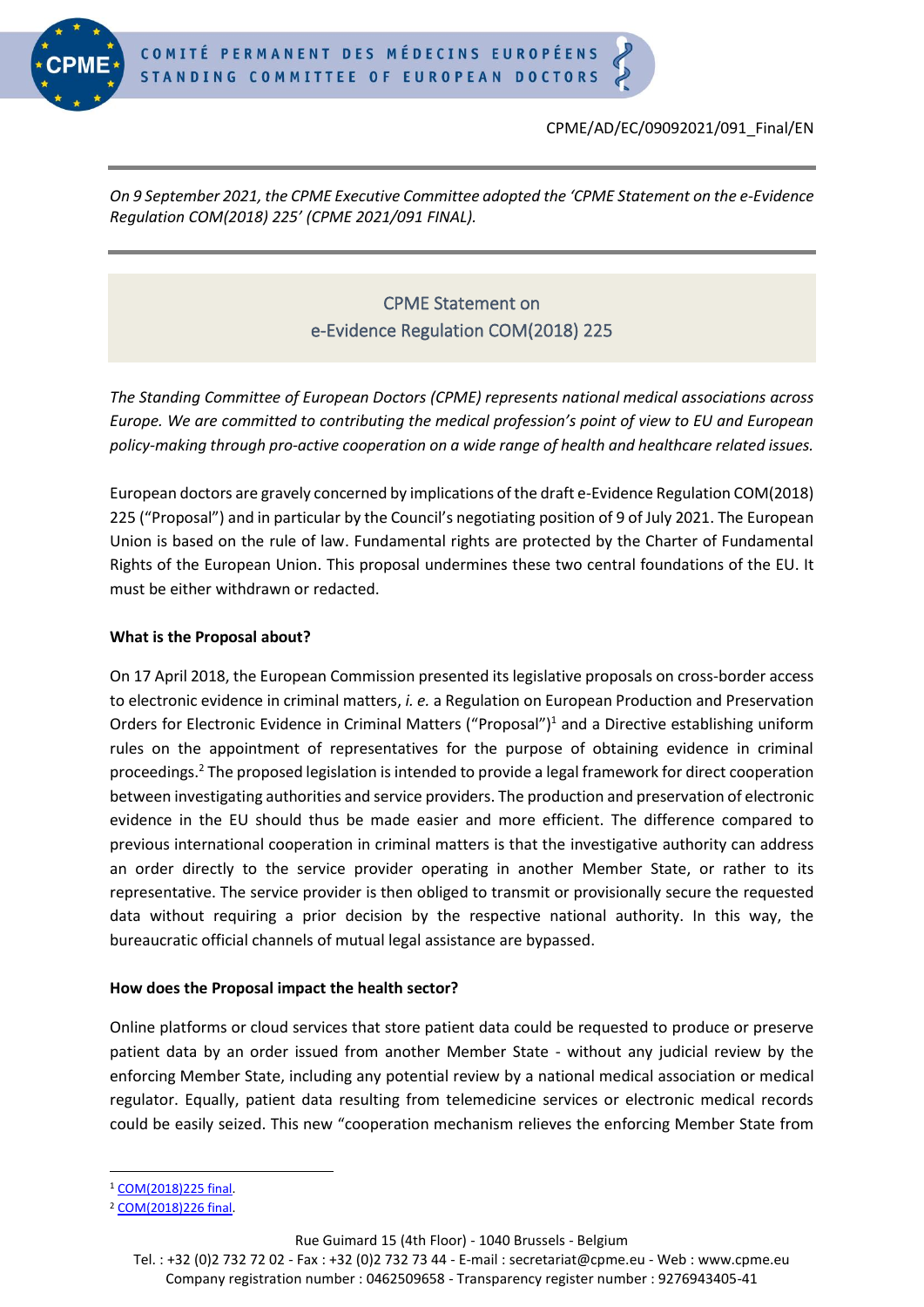its protective function insofar as the production order is executed without enforcement being necessary.

Instead, the issuing Member State and the service provider are assigned with this function, but neither of them is in the position to ensure an equivalent protection of the user's privacy rights."<sup>3</sup> Neither the Proposal nor the Council's position offer any special protections or guarantees to properly involve the enforcing Member State to check, verify and potentially waive medical confidentiality.

#### **What does the Proposal mean for patients?**

The proposal violates the right to privacy and the human dignity of patients. People and patients who are neither suspected nor accused of any crime come under investigation by the judiciary while their most sensitive data may be preserved or produced. And even if patients are suspects or defendants, doctors, offering telemedicine services, $4$  are by no means state agents tasked to help state prosecutors to find a suspect of an offence punishable by 3 years' imprisonment or more. 5

#### **What does the Proposal mean for doctors?**

The proposal violates professional secrecy and medical confidentiality that doctors have to comply with. If there are suspicions that what is communicated to a doctor does not stay with the doctor and that it can and will be used against the patient in a court of law, the profession will have to refrain from recommending the use of these technologies. Therefore, secure networks designed for the exchange of patient information between health professionals, patients, national health systems and/or health insurance funds should be excluded from the scope of the legislation.

*CASES where confidential patient data stored by physicians or health systems can be affected and compromised. Here the proposed safeguards to protect sensitive patient information are insufficient, as they rely on procedures which are not workable in practice:*

*CASES I: A production order aimed at obtaining patient information protected by professional privilege*

*An investigating authority issues a production order addressed at a physician, requesting her/him to deliver information on one of her/his patients who is a suspect in criminal investigations. The physician is required to produce this information, or invoke professional privilege.*

*In this case, the possibility to invoke professional privilege must be clearly stated in the production order. Physicians who are entrusted with their patients' right to privacy must not be put at risk of facing sanctions for non-compliance.* Therefore, where *production order is addressed to a physician, a judicial authority in the physician's Member State must always be involved. In all cases where it becomes apparent that the requested data is protected by professional privilege, a competent professional body should be informed and be given the possibility to comment and to consult with the physician and the judicial authorities concerned. Article 5(6) of the proposal provides that a production order may only be addressed to the service provider where investigatory measures addressed to the company or entity for which the service provider operates (e.g. a physician´s practice) are not appropriate. This safeguard itself is insufficient and needs to be reinforced. The list of cases in which a service provider may exceptionally be addressed directly must be short and exhaustive.*

<sup>3</sup> Prof. Martin Boese, "An assessment of the Commission's proposals on electronic evidence", Study requested by the LIBE Committee, 2018, Chapter 5, p.38 ff.,

[https://www.europarl.europa.eu/RegData/etudes/STUD/2018/604989/IPOL\\_STU\(2018\)604989\\_EN.pdf.](https://www.europarl.europa.eu/RegData/etudes/STUD/2018/604989/IPOL_STU(2018)604989_EN.pdf)

<sup>4</sup> For a definition of telemedicine see 'CPME Policy on Telemedicine' (March 2021) as defined in the World Medical Association Statement on the Ethics of Telemedicine, October 2007, amended October 2018.

<sup>5</sup> The Proposal foresees that production orders for subscriber and access data can be issued for any criminal offence, whilst for transactional or content data can only be issued for criminal offences punishable in the issuing state by a maximum custodial sentence of at least three years. This could include minor offenses, such as theft.